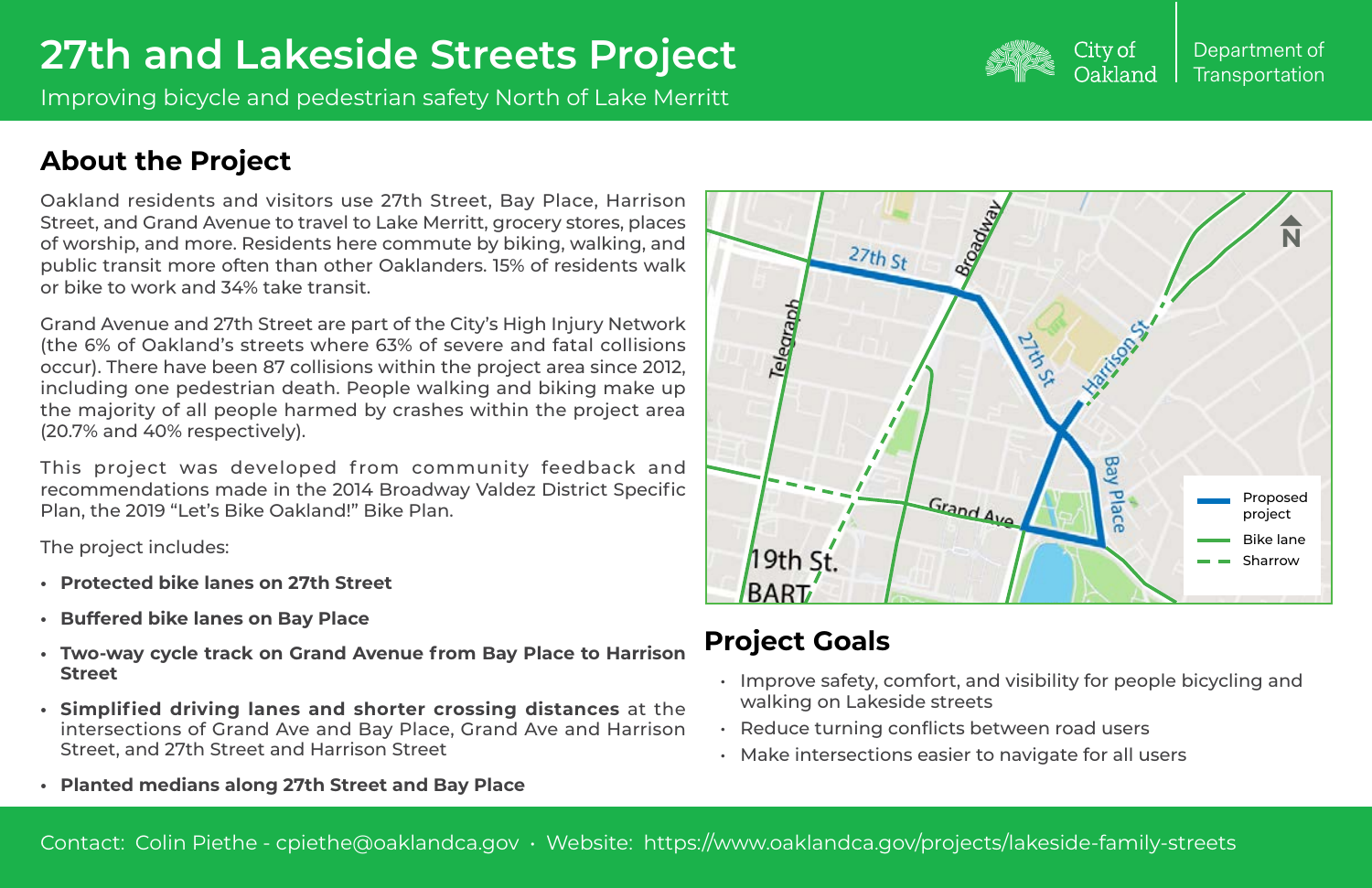Department of **Transportation** 



Improving bicycle and pedestrian safety North of Lake Merritt

Contact: Colin Piethe - cpiethe@oaklandca.gov • Website: https://www.oaklandca.gov/projects/lakeside-family-streets





## **DEMOGRAPHICS -** Who lives near the project area?

There are greater shares of minority, low-income, and senior residents in the Lakeside area than in City of Oakland.

## **RACE INCOME AGE**



**Note:** Census tract data for census tracts 4029, 4037.01, 4035.01, 4035.01

**Sources:** US Census, ACS 2018 (5-year estimates)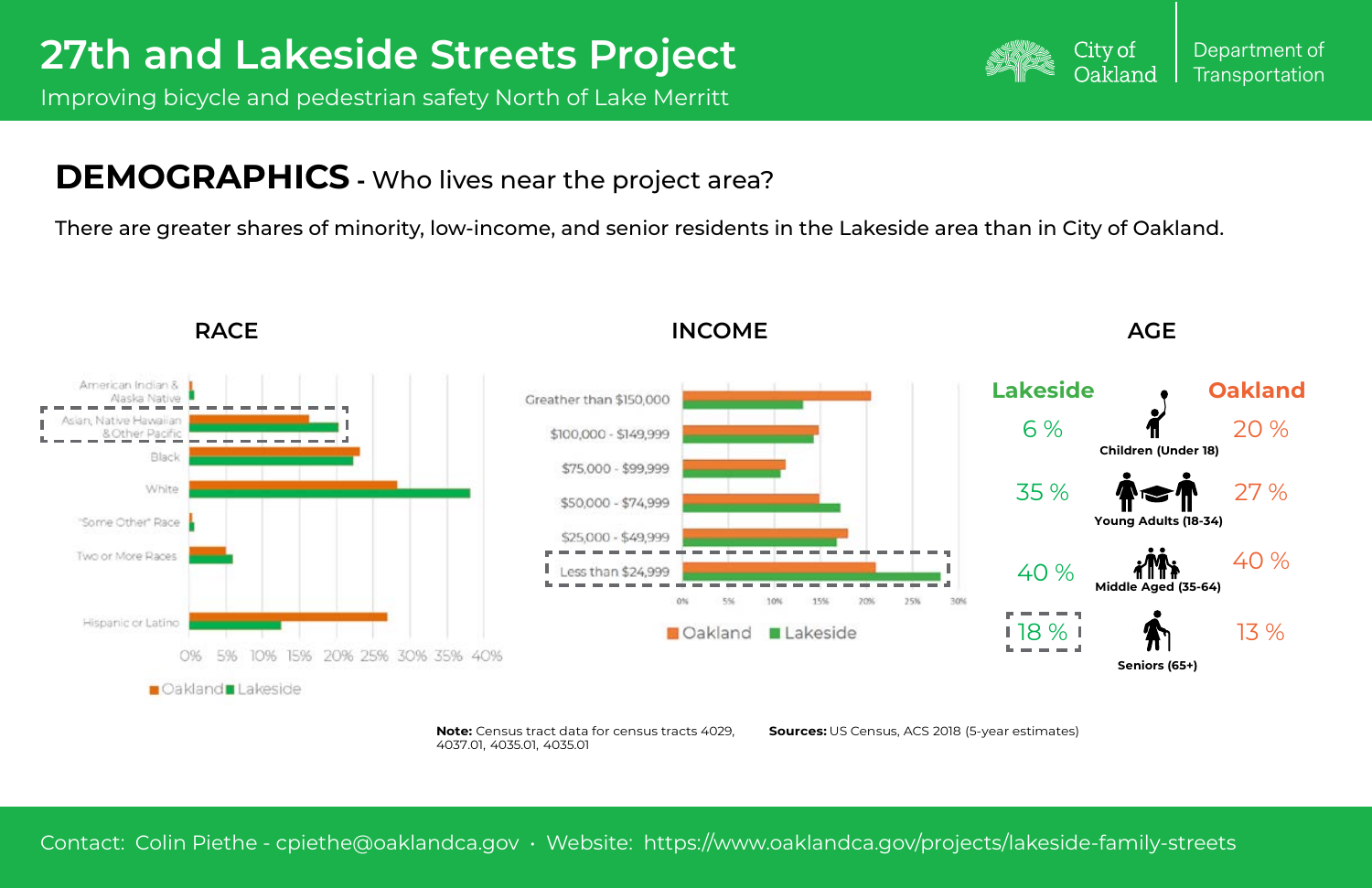Department of **Transportation** 



Improving bicycle and pedestrian safety North of Lake Merritt

Contact: Colin Piethe - cpiethe@oaklandca.gov • Website: https://www.oaklandca.gov/projects/lakeside-family-streets



City of Oakland

## **TRAFFIC SPEED AND FLOW**

**Speed is especially lethal** for vulnerable users like **pedestrians and people biking**. The risk of injury and death increases as speed increases.

Source: [http://oakgis.maps.arcgis.com/home/webmap/viewer.html?webmap=86ceba0ee7f4427cba0613c9b7e114d0](http://oakgis.maps.arcgis.com/home/webmap/viewer.html?webmap=86ceba0ee7f4427cba0613c9b7e114d0  ) 

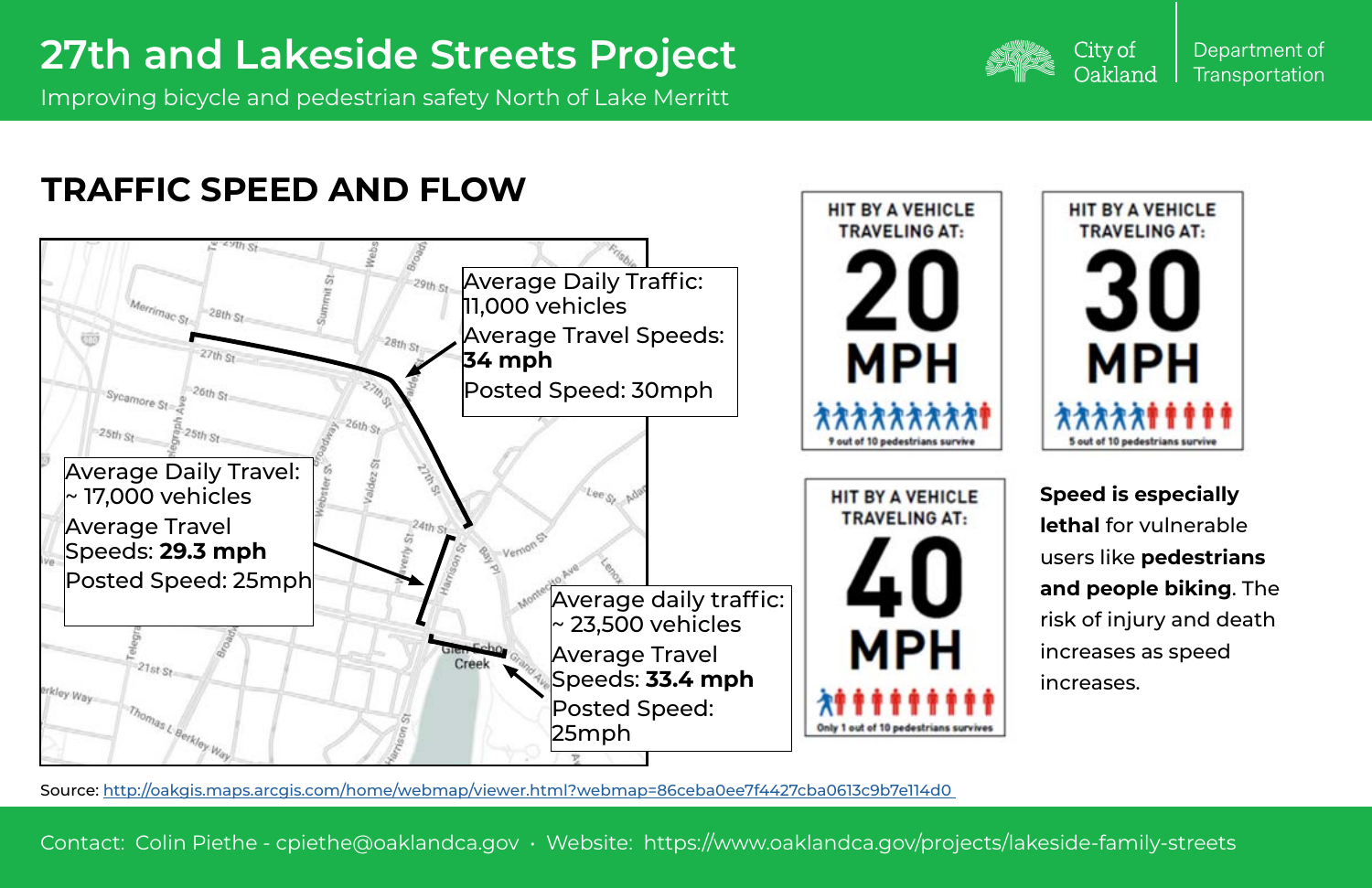Improving bicycle and pedestrian safety North of Lake Merritt

Contact: Colin Piethe - cpiethe@oaklandca.gov • Website: https://www.oaklandca.gov/projects/lakeside-family-streets



## **TRAFFIC SAFETY**

- » Between 2010 and 2021 there were 87 collisions in the project area, including one fatal collision at Grand Ave and Bellevue Ave in 2012 involving a pedestrian
- » People biking and walking are disproportionately harmed in collisions compared to their share of traffic; 15% of residents walk and bike to work, yet account for 58% of collisions
- » Improper turning is the most common cause of collisions on 27th St, Bay Pl, Grand Ave, and Harrison St including the most severe collisions



**#1:**  IMPROPER TURNING (22%)

- **#2:** AUTOMOBILE RIGHT OF WAY (20%)
- **#3:**  PEDESTRIAN RIGHT OF WAY (15%)
- **#4:** TRAFFIC SIGNALS AND SIGNS (13%)
- **#5:** UNSAFE SPEED (9%)

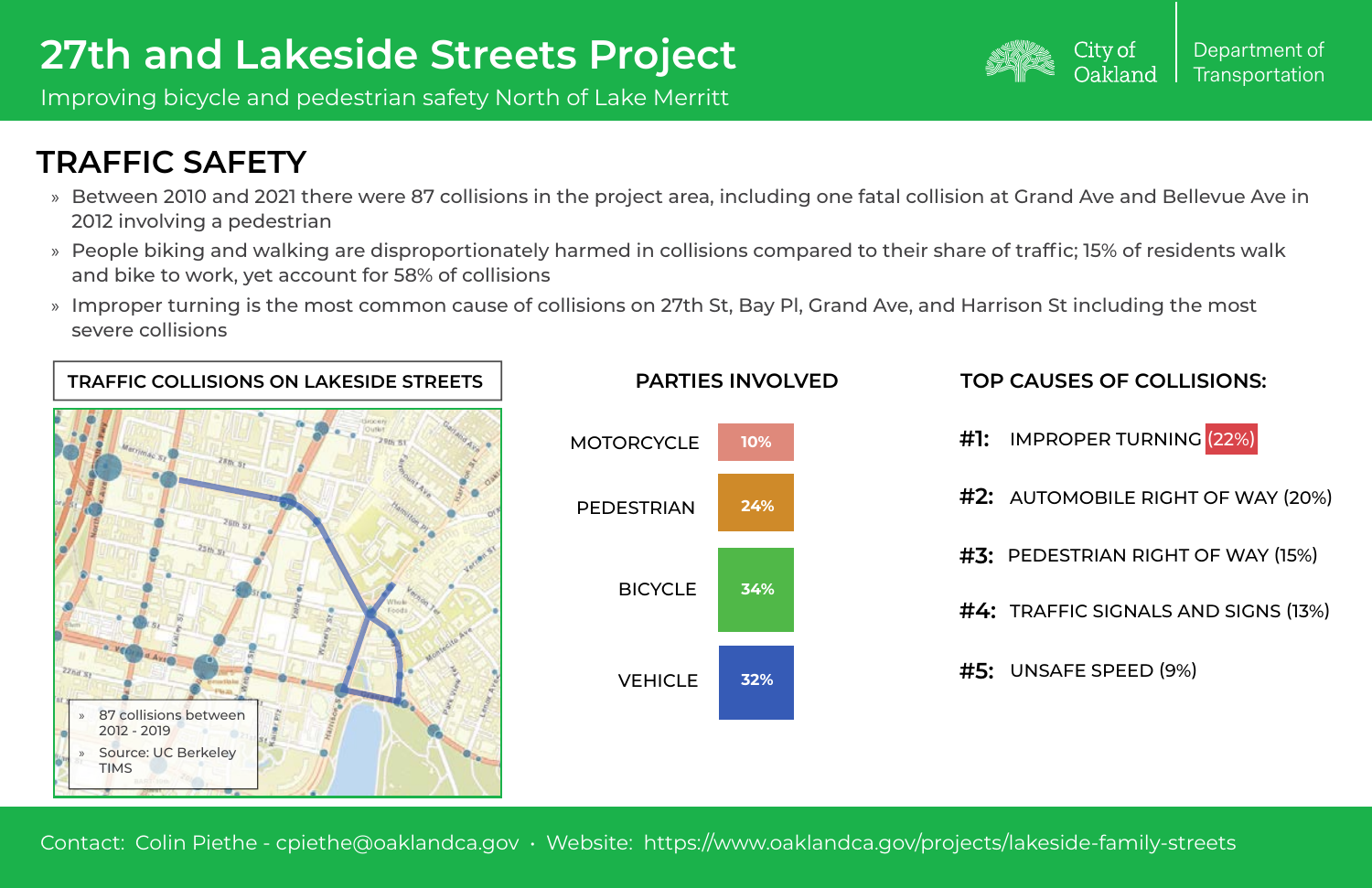Improving bicycle and pedestrian safety North of Lake Merritt

Contact: Colin Piethe - cpiethe@oaklandca.gov • Website: https://www.oaklandca.gov/projects/lakeside-family-streets



## **EXISTING CONDITIONS**

- very visible to drivers
- 
- 

• Crosswalks are faded and are not • Limited commercial loading zones, despite heavy commercial activity • Double parking is prominent

Large and confusing intersections are

- dangerous
- 

• Unprotected bicycle facilities make biking and scootering less safe and inaccessible for most Oaklanders

### **Grand Avenue and Bay Place**



**27th Street, 24th Street, Harrison Street, and Bay Place**

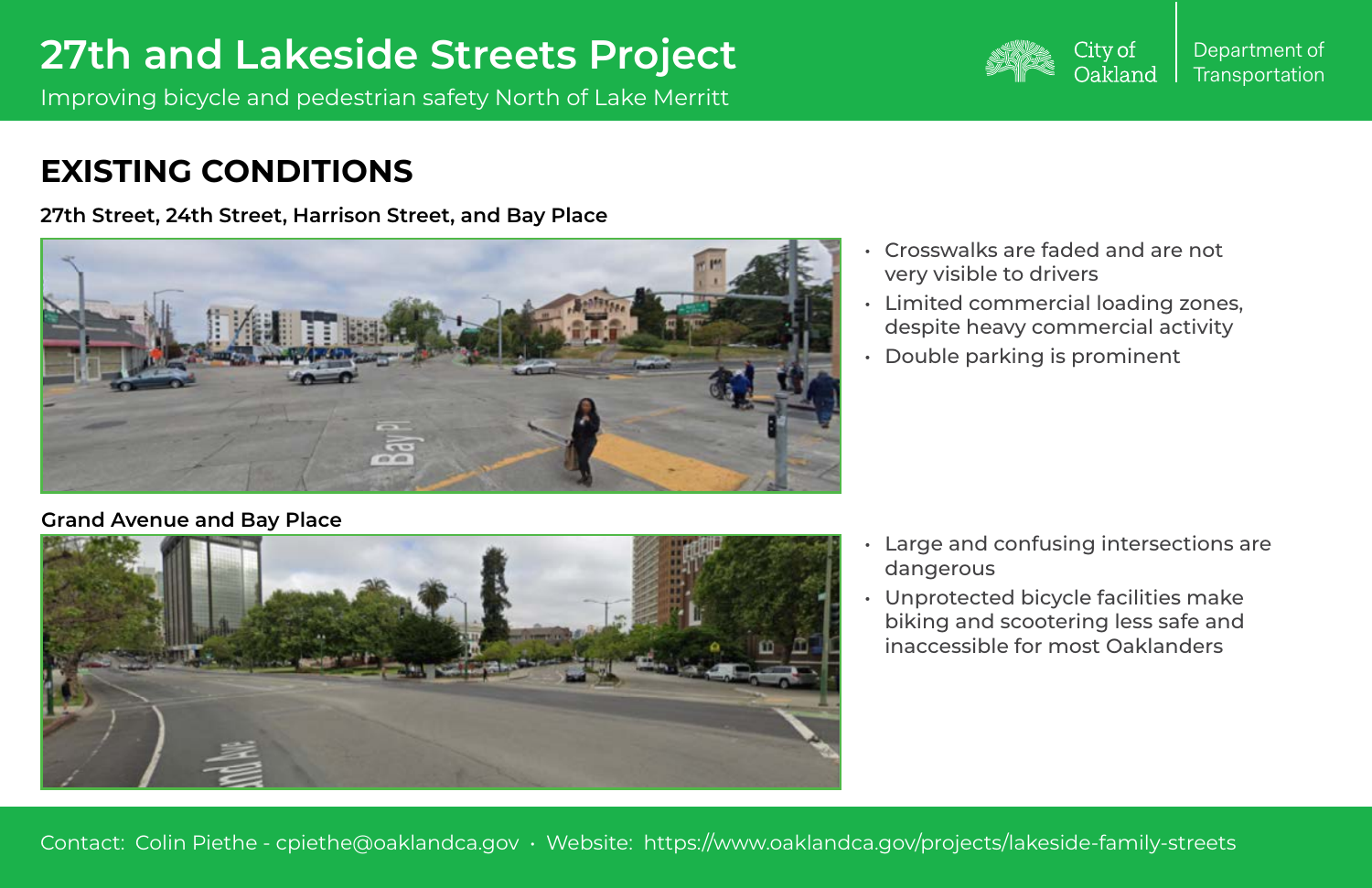Improving bicycle and pedestrian safety North of Lake Merritt



Contact: Colin Piethe - cpiethe@oaklandca.gov • Website: https://www.oaklandca.gov/projects/lakeside-family-streets

**Improved Intersection: 27th Street and Harrison Street**

• Simplified intersection: 24th Street will be closed and converted into a public plaza, which will reduce the number of

• Raised bulb-outs to widen the sidewalk, shorten pedestrian crossings, increase visibility, and slow turning vehicles.

- turning conflicts
- 
- and pedestrians

• Protected turning movements for bicyclists to reduce conflicts with vehicles

## **PROPOSED PROJECT IMPROVEMENTS**

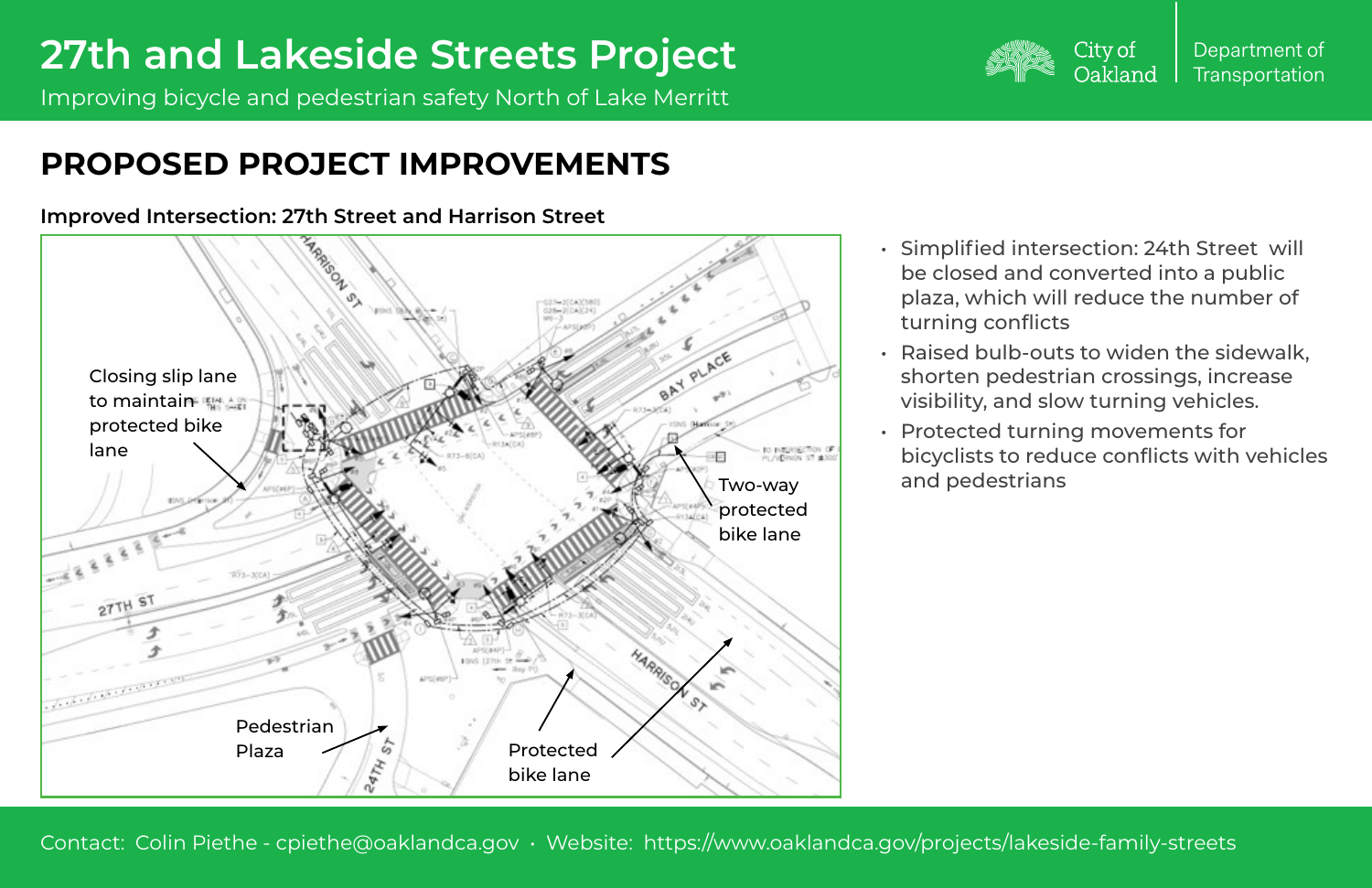Department of **Transportation** 

Improving bicycle and pedestrian safety North of Lake Merritt

Contact: Colin Piethe - cpiethe@oaklandca.gov • Website: https://www.oaklandca.gov/projects/lakeside-family-streets



## City of Oakland

### **EXISTING CONDITIONS: Bay Place - 27th Street to Grand Avenue**



## **PROPOSED PROJECT:**



- 
- 
- Sharrow bike facility requires bicyclists to mix with
- Crossing distances



people who may need more time to cross the street

• Buffered bike lanes provide a designated space for bicyclists • Buffered bike lanes also help shorten crossing distances for pedestrians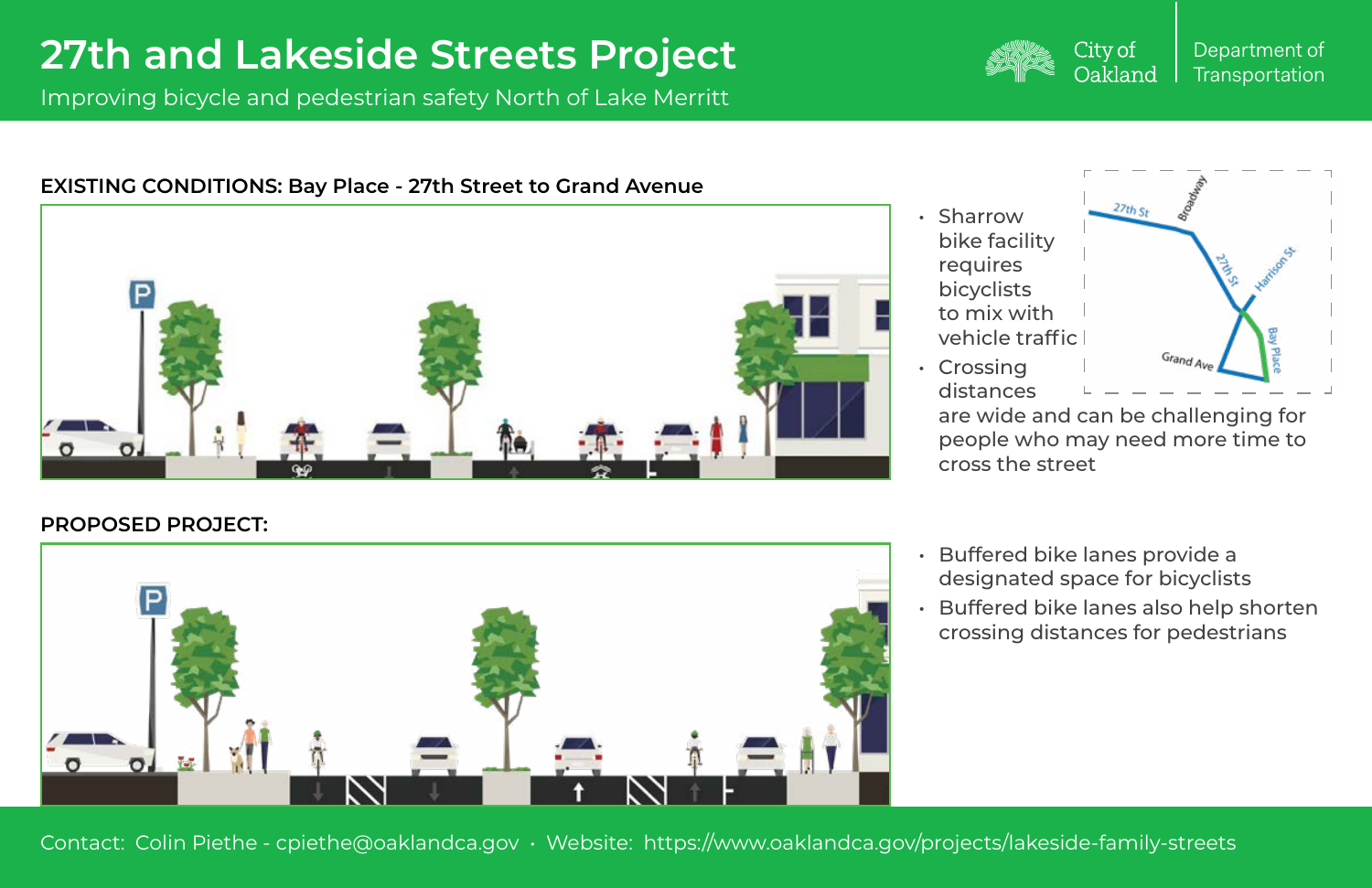Improving bicycle and pedestrian safety North of Lake Merritt

Contact: Colin Piethe - cpiethe@oaklandca.gov • Website: https://www.oaklandca.gov/projects/lakeside-family-streets



### City of Oakland

### **EXISTING CONDITIONS: 27th Street - Harrison to Broadway**



## **PROPOSED PROJECT:**



• Bike lanes are adjacent to moving vehicles and separated by paint • Crossing

distances

are wide and can be challenging for people who may need more time to cross the street

• Bike lanes are physically separated from the sidewalk and from moving vehicles with concrete curbs and

- landscaping
- 

• Bike lanes help shorten crossing distances for pedestrians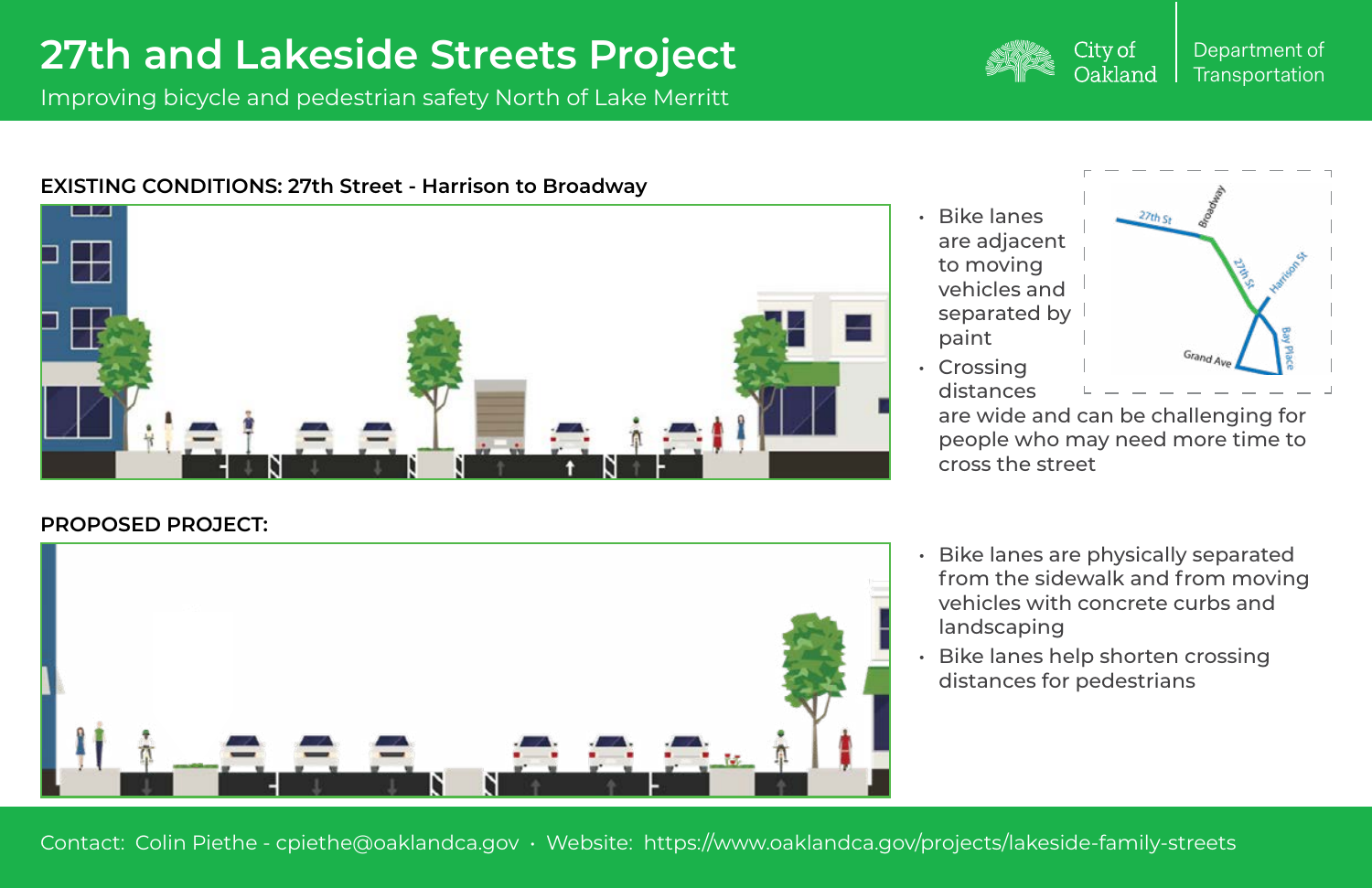Department of **Transportation** 

Improving bicycle and pedestrian safety North of Lake Merritt

Contact: Colin Piethe - cpiethe@oaklandca.gov • Website: https://www.oaklandca.gov/projects/lakeside-family-streets





## **EXAMPLE PROJECTS**

Two-way cycletrack at Lakeside Drive and Jackson Street (Lake Merritt)



### Intersection crossing improvements at 9th Street and Madison Street (Lake Merritt BART)